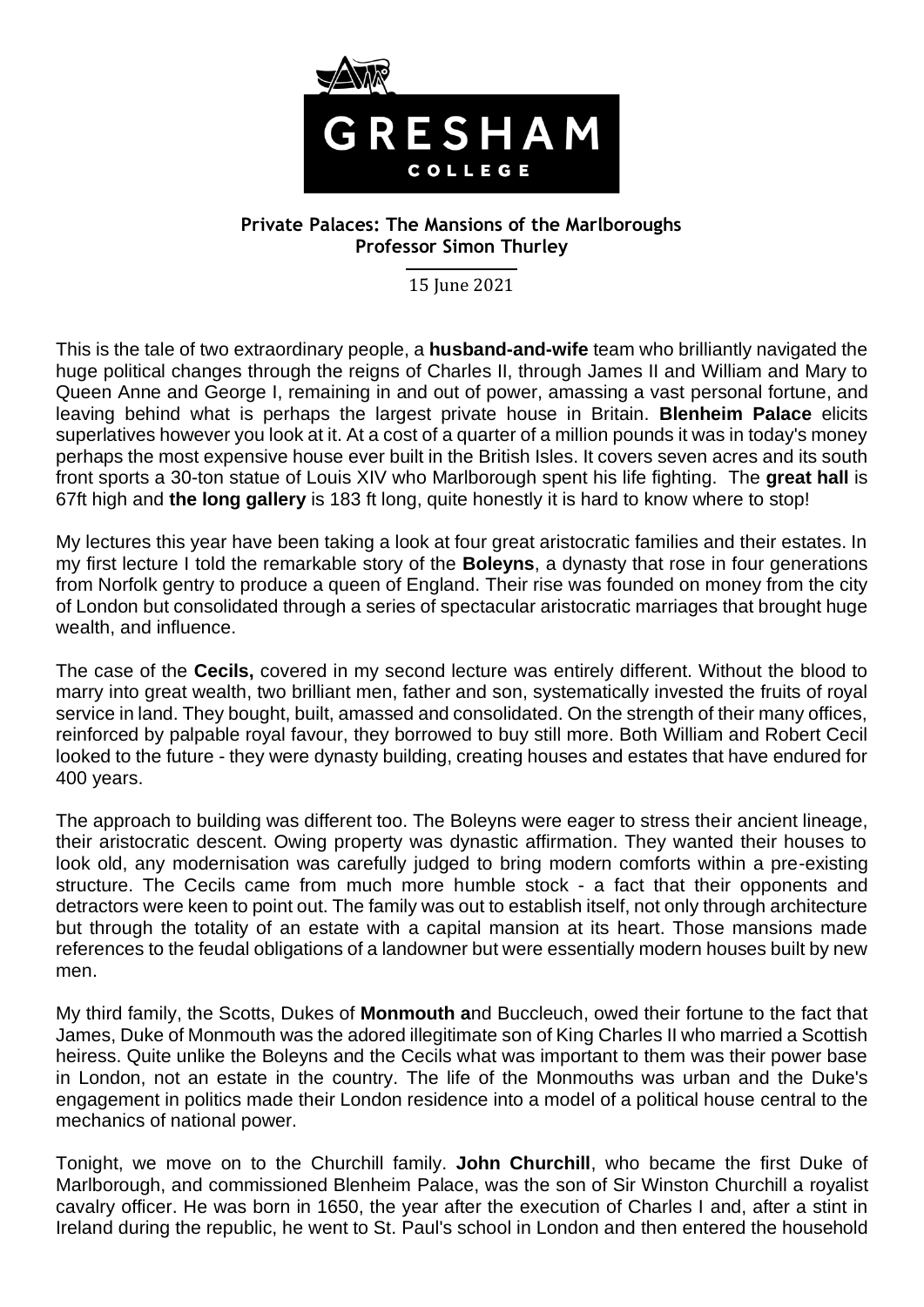of Charles II brother, James Duke of York as a page. John was extremely handsome and very charming and in the licentious atmosphere of Charles II court had an affair with Barbara Villiers (after 1670 the Duchess of Cleveland), a mistress of the King's. The details of this are not fully documented but the Duchess gave Churchill some £5,000 which he sensibly invested to give himself an annual income of some £600 a year, thus forming the basis of his later fortune.

Although his lustful antics may have annoyed Charles II, the Duke of York saw in Churchill, not only a charming and intelligent courtier, but the makings of a very capable soldier and diplomat. In the early 1670s he was fighting on the continent at the side of the Duke of Monmouth, who of course, was the subject of my last lecture. Personal bravery and strategic good sense made him stand out amongst his fellow officers.

In 1674 Churchill returned to London and was made a Gentleman of the Duke of York's Bedchamber. This put him in constant and intimate contact with the king's brother, who we must remember was, in the absence of an heir to Charles II, next in line to the throne. **His first house** was on Jermyn Street; it's no longer there, but you will remember from my last lecture that the whole of the St James's square area was occupied by supporters of the Duke, and Churchill's house was thus in an enclave of Tory supporters of the Crown.

It was in this period that Churchill met one of the Duchess of York's ladies in waiting, the fifteenyear-old **Sarah Jennings**. The path for Churchill to marry her was opened up by Sarah's brother's death and her inheritance of family lands worth £1,500 a year. The couple married in 1677. Sarah and John Churchill were financially secure because in addition to annuities from his investments and his army pay John had a salary as master of the Duke's wardrobe. Sarah had a pension of £300 a year as a former maid of honour to the duchess and the income from her estates at Sandridge, at St Albans, Hertfordshire, and at Agney in Kent. They kept seven servants and a coach and horses in their house in Jermyn Street and, no doubt cut a dash around the west end.

In my last lecture I explained the deep political crisis occasioned by the Duke of York's conversion to Catholicism and the split in parliament between those who wanted to exclude him from the throne (Whigs) and those who wanted to maintain the hereditary principle at all costs (Tories). The exclusion crisis reached a peak with the banishment of the Duke of York from London, first to the Low Countries and then to Scotland. Between November 1679 and March 1682 James and his duchess Mary Beatrice lived in Edinburgh at **Holyrood** with a short break in England in 1680. During this time Churchill was the Duke's closest advisor and companion, at his right hand at Holyrood and shuttling back and forth to London. At first Sarah was not with him, but in due course she joined him in a large apartment at Holyrood.

During the republic, Cromwell had built a barrack block over the entrance front of the Holyroodhouse signalling its new use as the Edinburgh headquarters of the army. In 1661 Scottish Privy Council smartened the palace up, and in 1663, there was some thought that it might be remodelled, but nothing happened until, in 1670, it was decided to almost completely rebuild it.

What was built between 1671 and 1679 was no normal palace. At the time it seemed very unlikely that Charles II would ever visit Edinburgh let alone live there but Holyroodhouse was a visible symbol of the restored Stuart dynasty and an expression of the status of Edinburgh as a national capital. Its rebuilding was therefore symbolically important as well as being necessary to serve the practical needs of the King's Commissioner to Parliament, various government officials and the Scottish Privy Council.

The prime mover was John Maitland, earl, and later Duke of Lauderdale, the brutal, boisterous, redhaired Scot who Charles appointed Secretary of State for Scotland in 1660. Lauderdale must have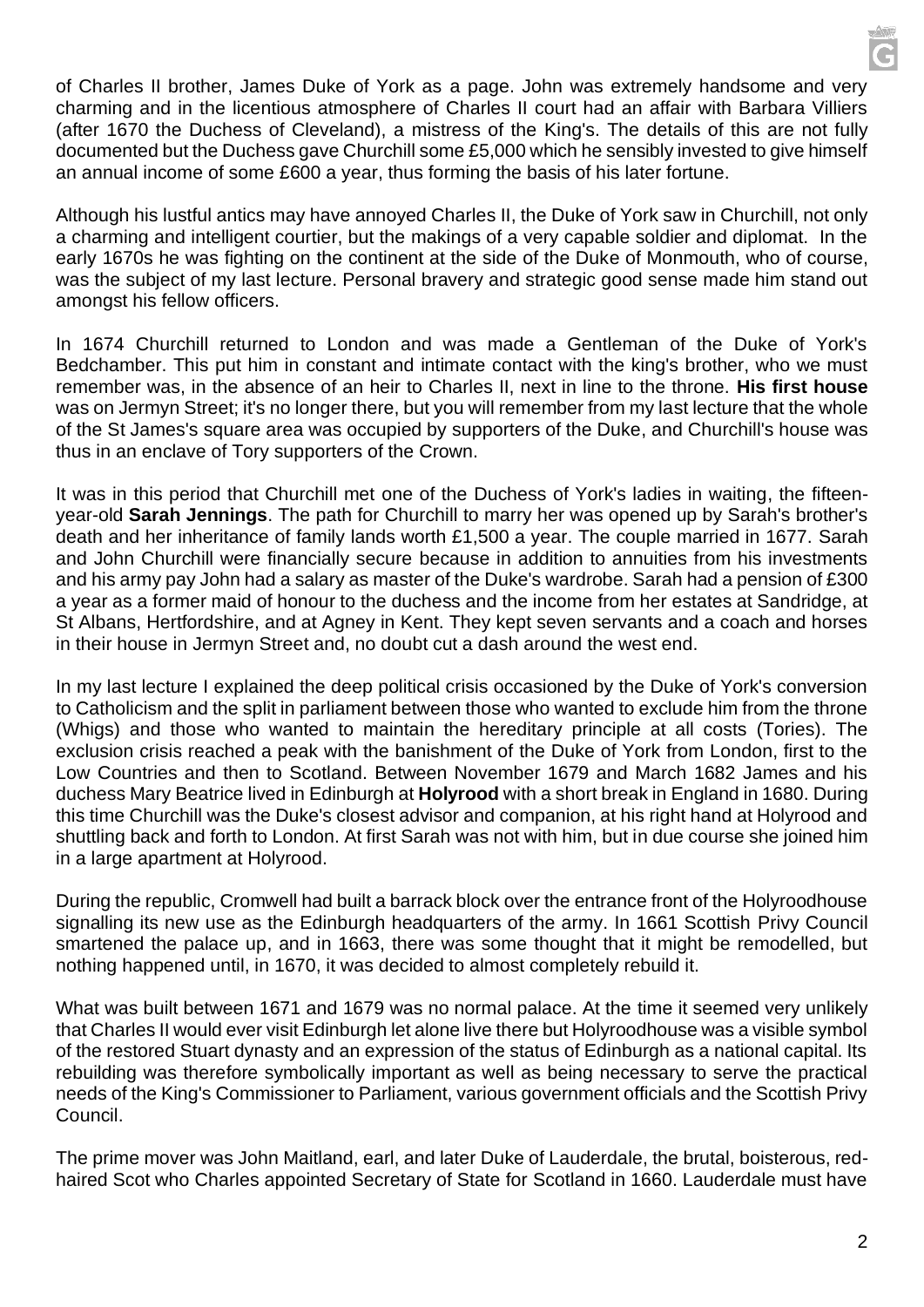been responsible for suggesting to the king that Sir William Bruce be the architect. Bruce was another royalist who had spent some of the 1650s touring Europe studying architecture.

The new palace, like the old, was arranged round a courtyard. **Its entrance front,** a brilliantly conceived blend of old and new. The north tower had contained the lodgings of Mary Queen of Scots and weighed heavy with national symbolism. Bruce retained this and built a matching wing to the south, between the two was a lower screen wall containing a swaggering entrance portal framed by coupled Doric columns and crowned by a cupola and vast coat of arms. This front, that still greets visitors at the bottom of the Royal Mile, is both venerable and modern, militaristic and gracious, fashionable and romantic – designed to present the modern face of an ancient dynasty.

The Duke's arrival at Holyrood coincided with the fall of Lauderdale and, for three years after 1679 Holyroodhouse became a fully working palace where power and display, architecture and etiquette melded together in perhaps the way the Privy Council had originally intended. James and his household of more than 100 made a big impact on Edinburgh and James did everything to seem calm, reasonable and gracious. He held drawing rooms at the palace, attended the Privy Council, played golf and encouraged plays. Importantly during the eight months that 21-year-old Sarah Churchill spent at Holyrood she renewed her acquaintance with the duke's sixteen-year-old daughter, Princess Anne, a relationship that became fundamental to her life.

In 1682 James Duke of York obtained permission to return to England and he and the Churchills joined Charles II court at Windsor. **The castle** had been spectacularly rebuilt to designs by High May and decorated with a great mural cycle by Antonio Verrio. Here the next important event in the lives of the Churchills took place. Sarah was made one of the bedchamber women to Princess Anne and her husband was created Lord Churchill. In their respective positions they were closely involved in the princess's marriage to Prince George of Denmark and when Anne's household was established Sarah was given the key post of groom of the stool with a salary of £400 a year. John now had balanced his close support of the Catholic Duke of York with the key role in the household of the Protestant Princess.

It was time to move house. The townhouse in Jermyn Street was given up and the couple moved into an apartment in St. James's Palace and then soon after to a much larger and more prestigious apartment close to Princess Anne's in Whitehall Palace itself. There, on 28 February 1684, Sarah gave birth to a daughter, Anne, named in honour of the princess, who was the child's godmother. Later that year they acquired their first country house. Sarah bought out her sister's share in the Jenyns estate at Sandridge and Holywell for £11,000, the estate included Holywell House, a Tudor mansion on the south of St Albans at the bottom of the hill below the Abbey.

It was not ideal. It was modest sized; it was unmodernised, and it faced a busy public highway. Yet it was in an excellent location close to London and set in fine grounds. The **Churchill's first** step was to have the road re-aligned, and a comparison between maps before and after show that the highway in front of the house was **diverted in a large** arc round its front. A measure of privacy guaranteed, the Churchills appointed their architect. **They chose** a then completely unknown architectural talent, John Talman. Later to snatch the job of completing Hampton Court from under the nose of his then boss Sir Christopher Wren, Talman became the leading country house architect of the 1680s and 90s especially for the Whig landowners. But in 1686 he had yet to secure a major job or a major patron.

Remodelling Holywell House had a contract sum of £1,675 for which a new north facing block of rooms would be built and the Tudor wing behind renovated. **The earliest** illustrations of the new block are after it had been altered by later owners. **The house** you see here has been rendered, sash windows inserted, a porch added and in all likelihood the dormers changed. Yet what we see is a typically fashionable house of the 1670s – astylar – that is to say without columns on the front,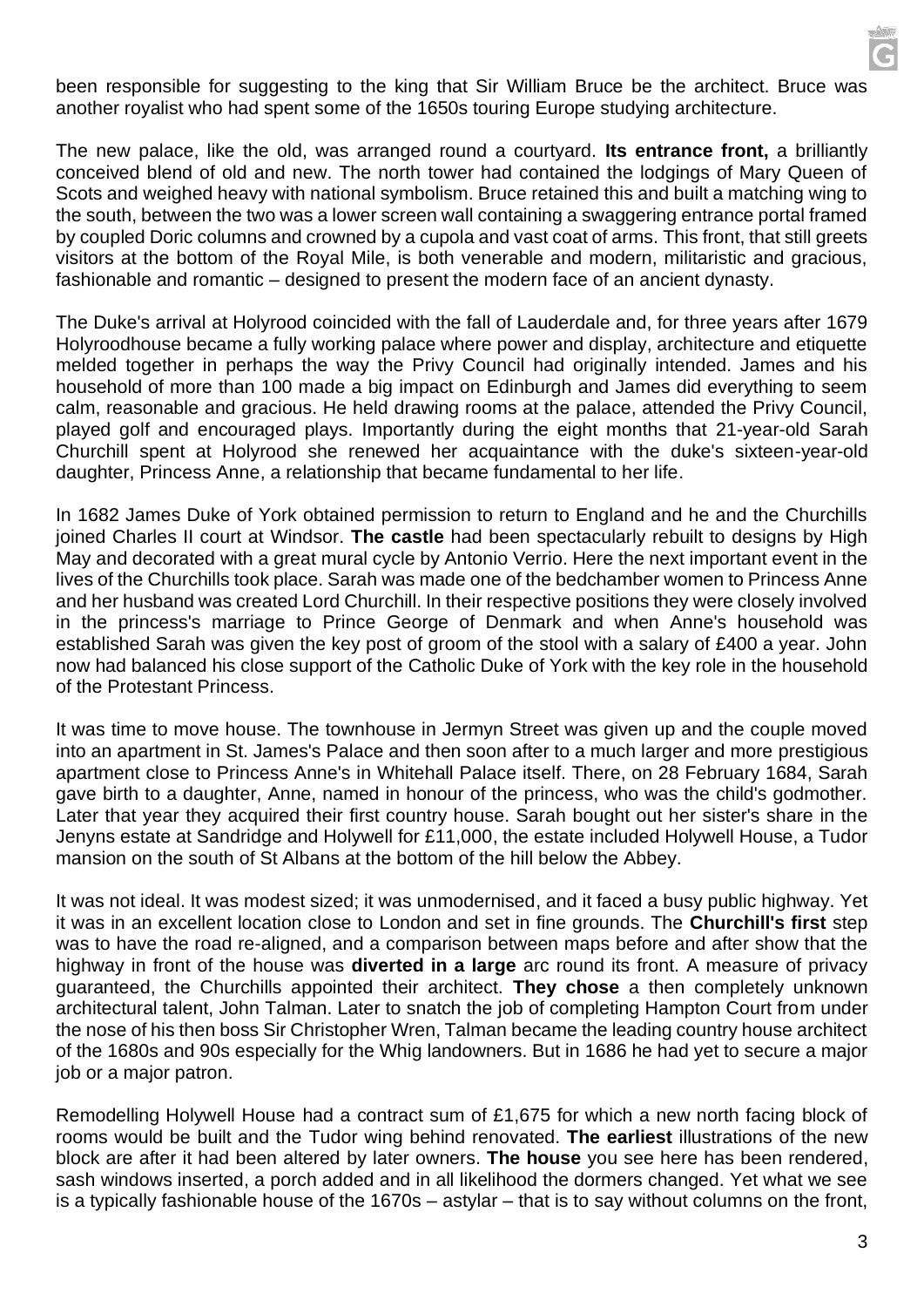restrained and modest, not unlike the facades of the house built for the **Duke of Monmouth** which I spoke about last time, or the restrained houses of many of Charles II's courtiers. The one flourish is in the pediment and here we start perhaps to see some of the taste of Lord Churchill, for carved, probably by one of the king's masons, was a large and elaborate achievement of arms referencing his military accomplishments and appointments.

This house was the principal private residence of the Churchills through the 1690s when, after the Glorious Revolution, and under King William III, they were out of favour at court. More work was commissioned, but from a local builder and not a named architect. This included the construction of a 'new great room'. The eight years Sarah and John spent living at Holywell were dominated by what were described as 'continual alterations' and intensive work on designing the gardens. Writing to the Lord Treasurer John said of Holywell 'you could not avoid taking delight in the work of your own hands, for this garden is really a charming thing'.

But let me return briefly to the politics because they are complicated and important. Although Churchill was one of James Duke of York's closest advisors, a member of his household, and one of the leading military commanders, his loyalty to him as king was compromised by the fact that he was a Catholic. Although the fiercely Anglican Churchill brutally put down the Duke of Monmouth rebellion, defeating his former commander in chief and his ramshackle army, when it came to the crisis of 1687-8, he could not align himself with James II Catholic aspirations. Increasingly concerned about his family's future he put his St Albans estates into Trust to protect it from potential seizure by the king. In the end he was one of the key commanders who defected to join William III and his invading troops bringing an end to his long-time master's reign.

At First Churchill's relationship with the new joint monarchs, William and Mary, was good. He was put in charge of the army and was created earl of Marlborough and Wiltshire as well as being appointed to the Privy Council. But there were deep tensions, the Marlboroughs, as they now were, had Dutch rivals at court for both favour and military appointments. Tensions between Queen Mary and Princess Anne grew, and the countess of Marlborough inflamed them. But it was the earl's extremely unwise flirtations with his old friend James II that was the real problem. Exposed as corresponding with the exiled king Marlborough was briefly imprisoned in the Tower of London and then excluded from court and side-lined in politics and the army. It was in this period that Marlborough, at Holywell, acquired his taste for building and gardening which we shall see came to dominate his later life.

A big change to the family fortunes came with the premature death from smallpox of Queen Mary. William now saw that his sister-in-law, Anne, would succeed him and that Anne's son, the five-yearold William, Duke of Gloucester, would be England's future king. In October 1695 William offered Anne **St. James's Palace** as her principal residence where she would live as 'if she were a crowned head'. William of Gloucester was given the Order of the Garter, his own household and a private residence. Sarah, Anne's closest friend, was now in a position to rehabilitate her husband. William was shrewd enough to realise that, whether he liked it or not, the Marlboroughs would be dominant at court in the next reign, and they thus moved into St. James's Palace - this time into the largest and most prodigious of all the courtier lodgings.

Over the following two years Marlborough gradually won back the trust of the King and in June 1698, William restored Marlborough to favour appointing him to the privy council, making him a cabinet minister, master of the horse, and, most significantly, governor of Princess Anne's young son, the now eight-year-old duke of Gloucester. The following month, when William left for Holland, he appointed Marlborough one of the regents in his absence.

In 1701 came the first of two events that would shape the remainder of the Marlboroughs' lives. After the death of the childless Hapsburg king, Charles II of Spain, and competition as to who would inherit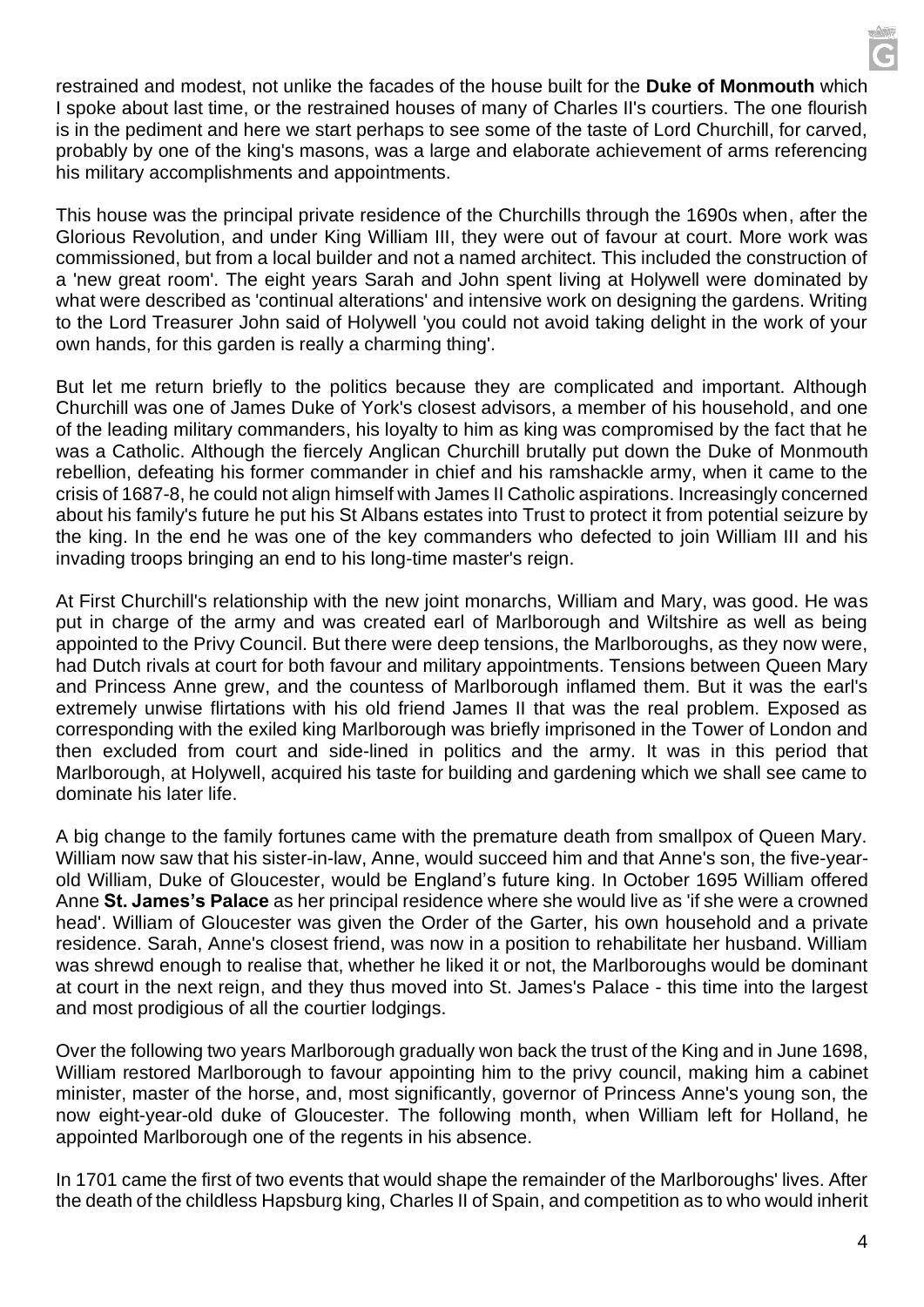the vast estates of the Hapsburg Empire, England went to war against France and Spain to prevent them uniting under the French crown. This was vital to prevent Louis XIV from reversing the revolution of 1688, reinstating James II, and imposing Catholicism on Britain. The War of the Spanish Succession, which lasted between 1701 and 1714, dominated Europe and was to become the making of Marlborough.

The following year came the second event to change the lives of the earl and countess for, in 1702, William III died, and Anne became queen. A torrent of honours fell upon the Marlboroughs. The posts Sarah had while Anne was Princess, were now made sovereign appointments and so she became mistress of the robes and groom of the stole. She also became keeper of the privy purse meaning that the three most powerful court posts were in her hands. Sarah was also appointed Ranger of Windsor Park. Her total salary from these posts was over £6,000 a year.

Meanwhile Anne made Marlborough a knight of the Garter and 'Captain-General of her majesty's land forces and commander-in-chief of forces to be employed in Holland in conjunction with troops of the allies'. A few days later he was made master-general of the ordnance. The post of commander in chief alone attracted a salary of £10,000 a year, and that was without the many perks that accompanied the post. After his first season of campaigning in the Spanish War of Succession Marlborough had won some modest victories and on returning to London in December 1702 the Queen promoted him to the Dukedom of Marlborough and awarded him a pension of £5,000 a year for her lifetime. In short, in the first year of the new reign, the Duke and Duchess as they now were, cleaned up.

Now let's return to the architecture because Sarah's appointment as Ranger at Windsor requires some explanation. As Princess, Anne had spent much time at Windsor Castle living at first in the castle and then later in a succession of large houses in the **castle's shadow**. The great attraction of Windsor was the hunting and the fact that her son, the Duke of Gloucester, was schooled at Eton nearby. Even after the death of her son aged only 11, and after ascending the throne, Anne liked to stay in what was known as the garden house to the south of the castle walls. Sarah therefore required somewhere to stay near the Castle and the post of Ranger came with a large lodge in the great park. Now called **Cumberland Lodge**, it had been built in the 1650s and improved in both the reigns of Charles II and William III. What the Marlboroughs found there did not please them. Immediately they commissioned extensive remodelling which was to cost over £2,500 and was executed by the royal Office of Works under Sir Christopher Wren – but probably actually undertaken by Nicholas Hawksmoor and supervised personally by Sarah, her husband fighting the French abroad.

A view of the house in the early 1750s shows a typical house of the late 1650s with a flat roof with a ballustraded viewing platform. Was the central section of seven bays the original house and did Sarah add the three-bay side wings? Or was Sarah's addition the pavilions that **are shown** on a plan of c.1712. Frustratingly we don't know. But we do know about her taste in architecture:

She believed in utility, much later condemning Vanbrugh's great bridge at Blenheim as 'ridiculous' and writing to her niece that she had never been fond of 'magnificent things'. She was to advise her grandson's tutor 'As to architecture I think it will be no use to Charles or John no more than music; which are all things proper for people that have time upon their hands and like passing it in idleness rather than in what will be profitable'. 'Poets, painters and builders', she wrote, 'have very high flights, but they must be kept down'. She was to instruct the architect Roger Morris, at her house at Wimbledon, which I will mention later, to have things 'plain and clean from a piece of wainscot to a lady's face'. Her tastes were for simplicity and utility. **A plan of Windsor** lodge from 1748 shows a that the house was indeed relatively modest and that there she had what she described as 'everything convenient and without trouble'.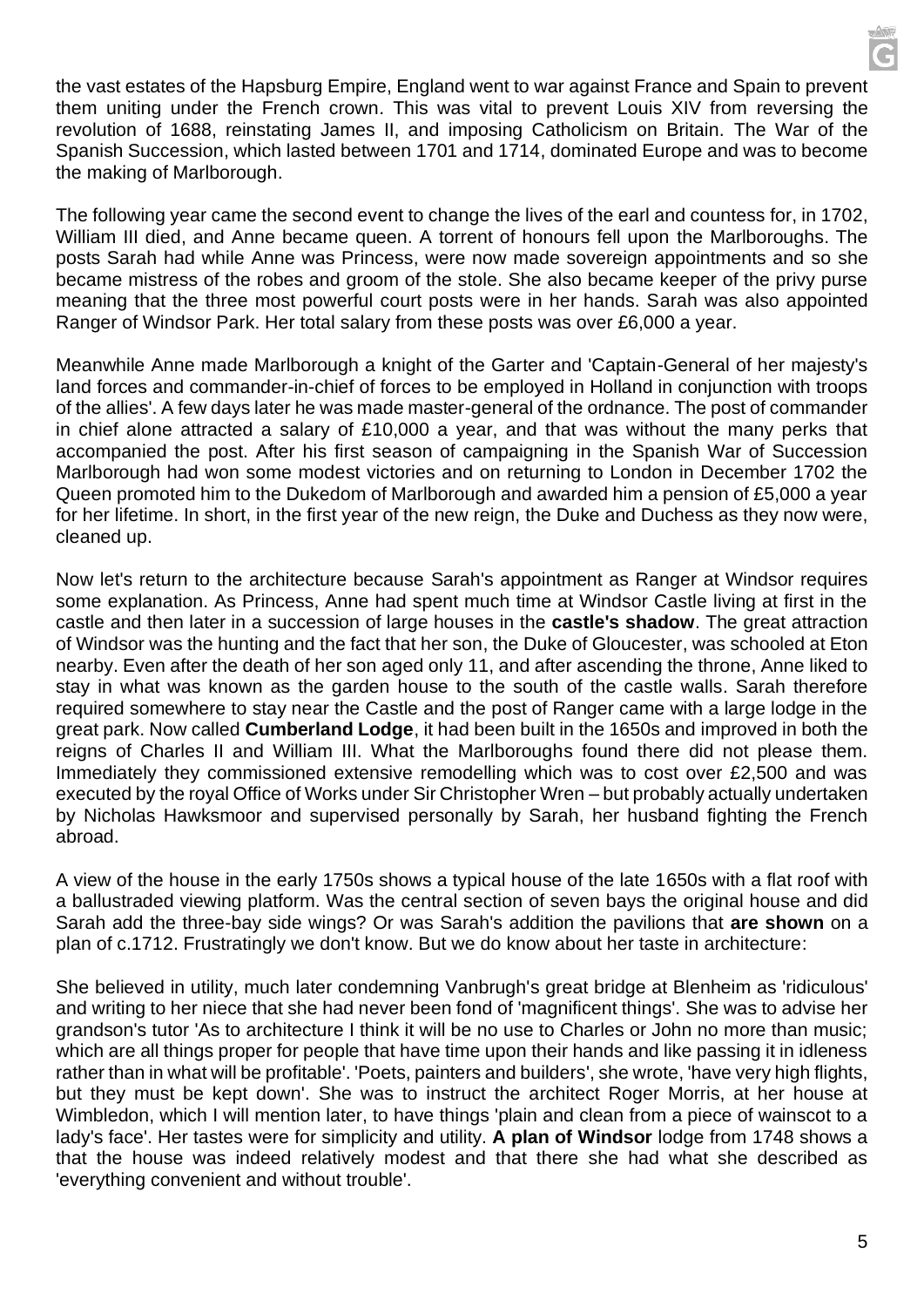Now we come to an important point - The Duke and Duchess lived in the largest apartment in St. James's palace immediately adjacent to the queen, they had a modest house and estates in St. Albans and the use of the great lodge at Windsor. All these residences were Sarah's, owned or occupied either though inheritance or through posts she held, in the case of the Rangership, for life. The Duke was absolutely occupied by the war and apart from his period of exile from court in the early 1690s when he had loved to garden hardly saw his wife and was disengaged from her building projects. There was no great country house to visit and no rolling acres to manage.

In my previous lectures we saw how royal favour was critical in boosting the architectural fortunes of the Boleyns, Cecils and the Monmouths, the route to architectural greatness for John Churchill was, despite appearances slightly different. The emergence of the political parties of Whigs and Tories during the exclusion crisis, and the settlement at the Glorious Revolution of 1688, decisively moved the focus of power away from court to Parliament. The queen was important because she appointed ministers, but those ministers had to have the support of Parliament without which they would be impotent.

Marlborough was a courtier, diplomat and soldier not a politician, and his political powerbase was his intimate friendship with the taciturn financial genius **Sidney Godolphin**, a veteran of the Treasury, and master of the national finances. Like John Churchill, Godolphin, who had risen to power and influence in the reign of James II, entered the orbit of Princess Anne and, at her accession, the 57-year-old politician became Lord High Treasurer and the most powerful politician in England. Marlborough and Godolphin were effectively the heads of a ministry that favoured war with France and a strategy of surrounding the French army on all fronts, dividing it, and crushing Louis XIV. To stay in power, they needed to navigate the extremely complex politics of the house of commons dominated by the warring Whigs and Tories. The politics were extremely complex and I'm not going into them tonight but, to continue to fund the cripplingly expensive war, that was to cost some £40m during the eight years of their ministry, Marlborough and Godolphin needed to present the war as a heroic national struggle against the most powerful army in the world, a struggle led by a national hero, the scourge of Louis XIV – The Duke of Marlborough.

After his very first season in the **field a medal** was struck commemorating Marlborough's modest successes. A large number were produced and circulated. These medals contained an iconographical conundrum. Pervious monarchs, Charles II, James II and William III had been commanders in chief of the armies and medals celebrated the monarch. Anne, a woman was not and depicting Marlborough in any way as equal or greater than the monarch was impossible. The problem became much more complicated when in **August 1704 Marlborough** led the Grand Alliance to victory at Blenheim, a military triumph which was so shattering that Louis XIV banned any mention of it. This led to, led to a series of other spectacular wins – at Ramillies, Lille, Malpaquet and Bouchain – in fact Marlborough was never beaten at a major battle in the field. Every victory became an excuse for a celebration…

But the first and greatest Victory was Blenheim and before the echoes of the church bells ringing in celebration had died out discussions were underway about how to commemorate it. One was for a new London square to be laid out and named after the Duke with an elaborate fountain in the middle bearing figures of him and the queen; but it was impossible to erect a monument that seemingly put subject and monarch on the same level. **The next idea** was a huge obelisk celebrating the battle and ascribing the victory to the queen. A drawing in the hand of Nicholas Hawksmoor shows the idea with inscriptions to the queen's glory.

Neither came to pass and in the end, what was done was a grant to the Duke of one of the oldest and most prestigious royal estates in England, the **ancient palace** and park of Woodstock. A favourite of the Tudors and used by the early Stuarts it had fallen out of use as a royal residence after the Restoration, but the large medieval house still stood within a stunning walled landscape.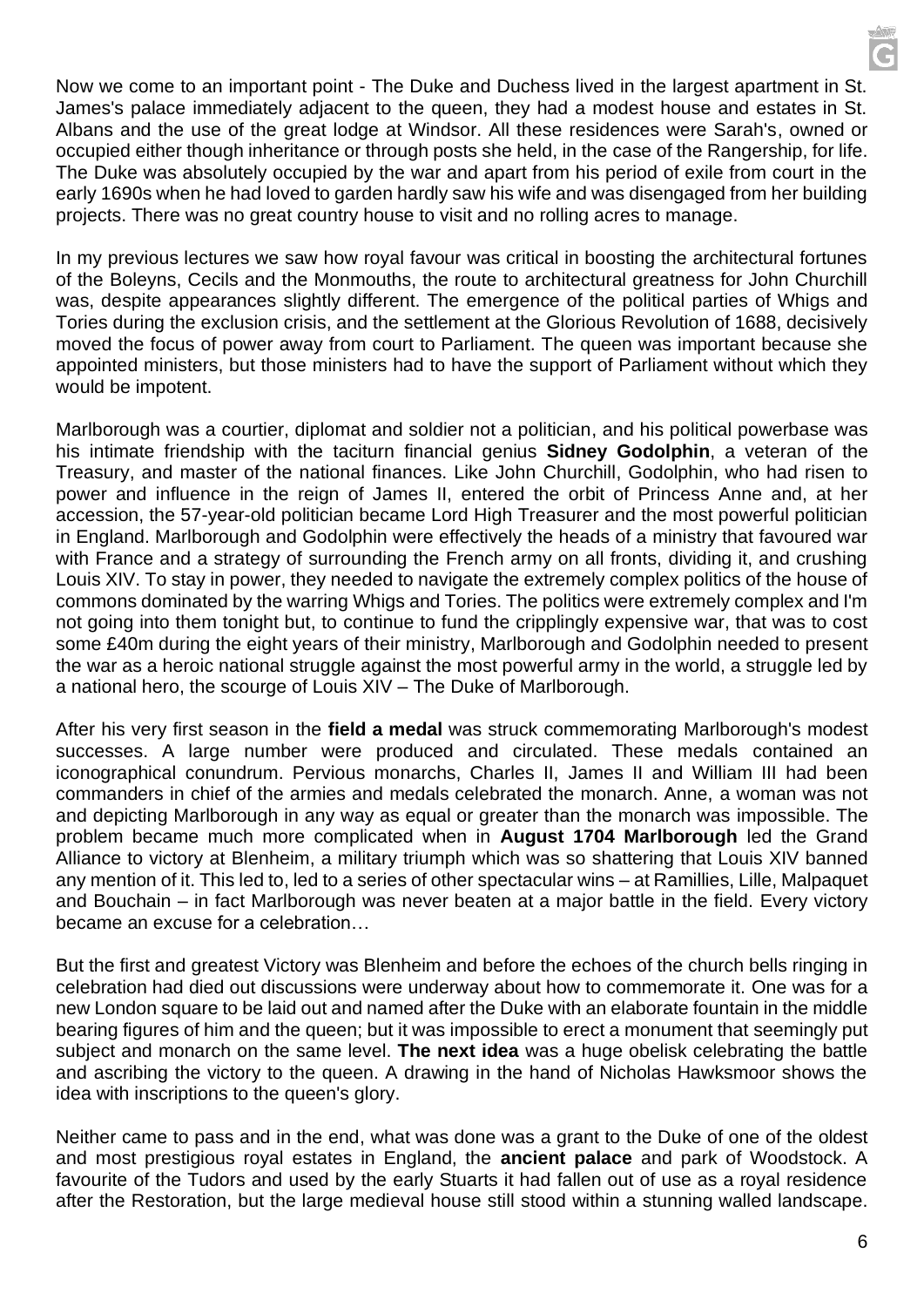James Legard 's research has recently demonstrated that this was no spontaneous gift from the queen, it was in fact a carefully orchestrated transfer of land masterminded by Marlborough and his political allies and expertly executed by Godolphin.

After all the man was a Duke, the most powerful person in the kingdom basking in royal, political and popular adulation - and he had no estate. His wife's houses were nice to have but a man of his status needed lands and a house suitable to his stature. This was not a new concept. Henry VIII wanted Cardinal Wolsey to have a magnificent house at Hampton Court because it reflected on the greatness of his servant and reflected the power of the nation to foreign ambassadors. Queen Elizabeth was more than happy for Cecil to build and own Theobalds for precisely the same reason. Marlborough needed to be able to hold his head up high amongst the powerbrokers of Europe and Woodstock would allow him to do this.

The grant of Woodstock in April 1705 was both Marlborough capitalising on the swell of adulation flowing from the victory at Blenheim to provide for himself an estate but also the perpetuation of the heroic myth that was being spun round him to emphasise the merits of the war and its chief protagonist. Crucially this could not be a personal gift, that would have alienated the very support in parliament that was vital for continuing the war, but it was what Marlborough described as a 'royal and national monument'.

At this stage all that was public was the gift of the estate, but it seems that even before this was made Marlborough was in conversation with **Sir John Vanbrugh**, Wren's deputy at the royal office of works. We don't have time to cover Vanbrugh's career tonight, but his name is sufficiently well known to state that he moved from being a merchant and a soldier to a playwright, a herald and then an architect. His lucky break came with the commission to design for **Lord Carlisle** Castle Howard in Yorkshire in 1699, surely the most spectacular architectural debut in English history. It was perhaps through his membership of the exclusive Kit kat Club, where he and Carlisle were members, that Vanbrugh got the commission to design Blenheim Palace from Marlborough who was another member.

As this was to be a public building it was first assumed that it would be built by the royal office of works and Sir Christopher Wren was sent to Woodstock and estimated that a new house there would cost £100,000. But Wren was not to be the architect; Vanbrugh had been chosen, almost certainly on the strength of his designs for Castle Howard and Godolphin told him that Wren's £100,000 would be the budget. A model was made and shown to the queen; approved, it was set up at Kensington Palace where refinements were made to it as the design developed. Soon a delegation of Marlborough's friends, led by Lord Carlisle **were visiting** the newly dug foundations. A few days later Godolphin inspected the works with the duchess as his guide.

Not long after it had started, as the cost started to mount up, Godolphin was writing to the duchess who was increasingly concerned about the megalomaniac nature of the project stating that Marlborough thought the magnificence of the house was 'not only proper but necessary and that it should be of a suitable scale appropriate to 'a memorial set up for the public upon so remarkable occasion'. It was Marlborough who justified the house as a public monument rather than a private vanity project, but his victory at the battle of Ramillies in 1706, which triggered the collapse of the French war effort in the former Spanish Netherlands, led to a formal recognition in the Commons that not only the estate, but a vast mansion built in it were to be gift of the queen. Secure now in the knowledge that parliamentary cash was behind the project Vanbrugh was ordered to **improve** the design. If we look at the first design for the south front, and that which was actually built, we can see a building vastly grander – **a change** in design dated by James Legard to the summer of 1707 – the very moment when Parliament voted cash for the house.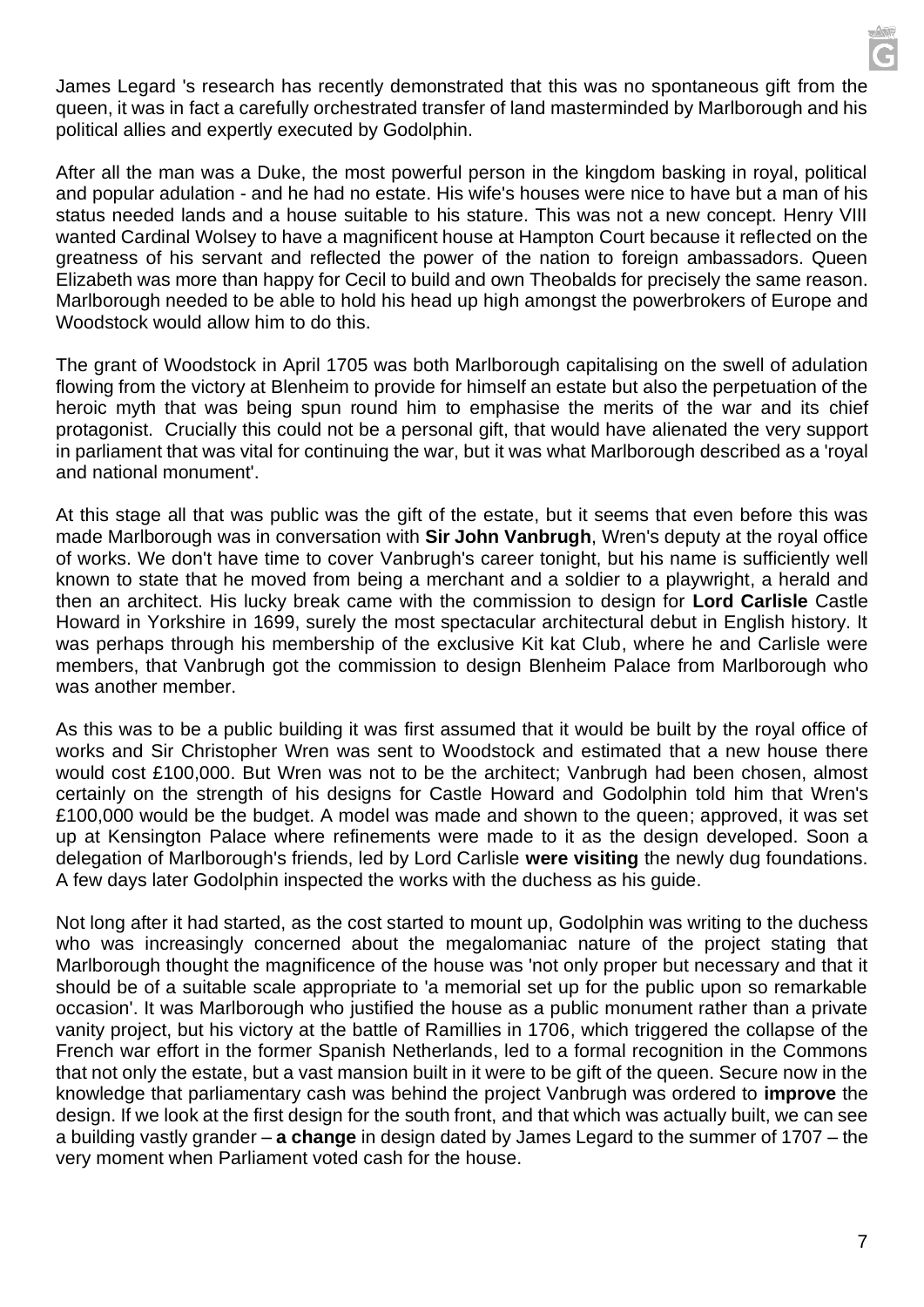The grant of cash after the battle of Ramillies began a pattern of victory and reward that took place during his successful campaigns. After each success he was able to claim more money for Blenheim peaking at a sum over £40,000 after his last great victory at malplaquet. His victories were great achievements and the payments great rewards. Each success was celebrated in London and Marlborough became a popular hero celebrated in everything from print to pottery. With rock solid royal support and popular adulation, the Duke and his project were both on secure foundations.

Marlborough, being in the field, was of course not able to supervise **the house** but wrote from his tent to the duchess that it should be advanced as quickly as possible as he wanted to live in it before he died. Sarah therefore took over the management of the project. She was a brilliant businesswoman who had managed the queen's privy purse with discipline: project management came naturally to her and she ruled the workmen and the architect with rods of steel. A stream of letters posted almost every day kept the great general in touch with developments on site. Added to his wife's reports came missives, plans and budgets from Vanbrugh and dispassionate progress reports from Godolphin. In 1706 Marlborough wrote from his camp 'For myself I could have agreed with you in wishing the house had been lesser, so that it might have been sooner finished; but as it will be a monument of the queen's favour, and approbation of my services to posterity, I can't disapprove of the model'.

Just how much did the house represent the Duke's taste? We know that it was not the Duchess's taste for she said so often and firmly. If we turn back to his time in Scotland John would have known well the triumphal **entrance to Holyrood** designed by Bruce, one of the first manifestations in the British Isles of the triumphalist style that Vanbrugh was to adopt. The style was also used by Hugh May at Windsor Castle in the spectacular suite of rooms designed for Charles II. At Holywell a modest but **prominent military** achievement was carved into the tympanum of his house showing that before Vanbrugh began to design the military trophies at Blenheim the Duke taste was for just **such things**.

Just as the Marlboroughs rose to the highest favour through the relationship between Anne and Sarah, so they fell. Sarah, witty, intelligent, vivacious and ambitious started to tire of the queen's cloying affection and, as Sarah turned against her mistress, so the queen realised that she could do without her. From 1708 the relationship began to crumble and one of the last signs of favour, perhaps even an attempt at revitalising the relationship Anne gave Sarah a townhouse.

**Str. James's** palace had become the headquarters of the monarchy after Whitehall had burnt down towards the end of William III's reign. Under Queen Anne the palace became framed by two extremely large mansions representing the political partnership between the monarch and her ministers. To the west of the palace was Godolphin House built on a slither of St. James's Park on the west side of the stable yard. Here the Lord Treasurer built a substantial brick pile of eleven bays and three stories with an extensive garden that fronted the park. It is not known who designed this although Godolphin had sought the help of Robert Hooke for his lodgings at Whitehall. In this handsome mansion Godolphin often presided over meetings of the Treasury.

[watercolour of 1825 of Godolphin House, St. James's. By 1748 two large bay windows had been added to its southern elevation. In 1825 the house was demolished and replaced by York House, subsequently renamed Stafford House and now Lancaster House].

On the east side of the palace was land granted to The Duchess of Marlborough. The site had been given by the queen to Sarah Churchill on a fifty-year lease in the summer of 1708 together with a loan of over 20,000 to build a house on it. The Duke was sceptical that the four and a half acres of the old palace friary would be large enough but, in 1609, after obtaining an additional two acres of former royal garden, Sarah commissioned Sir Christopher Wren to design a house, seemingly with the assistance of his son, Christopher the younger. The duke chipped in £7,000 of his own. The old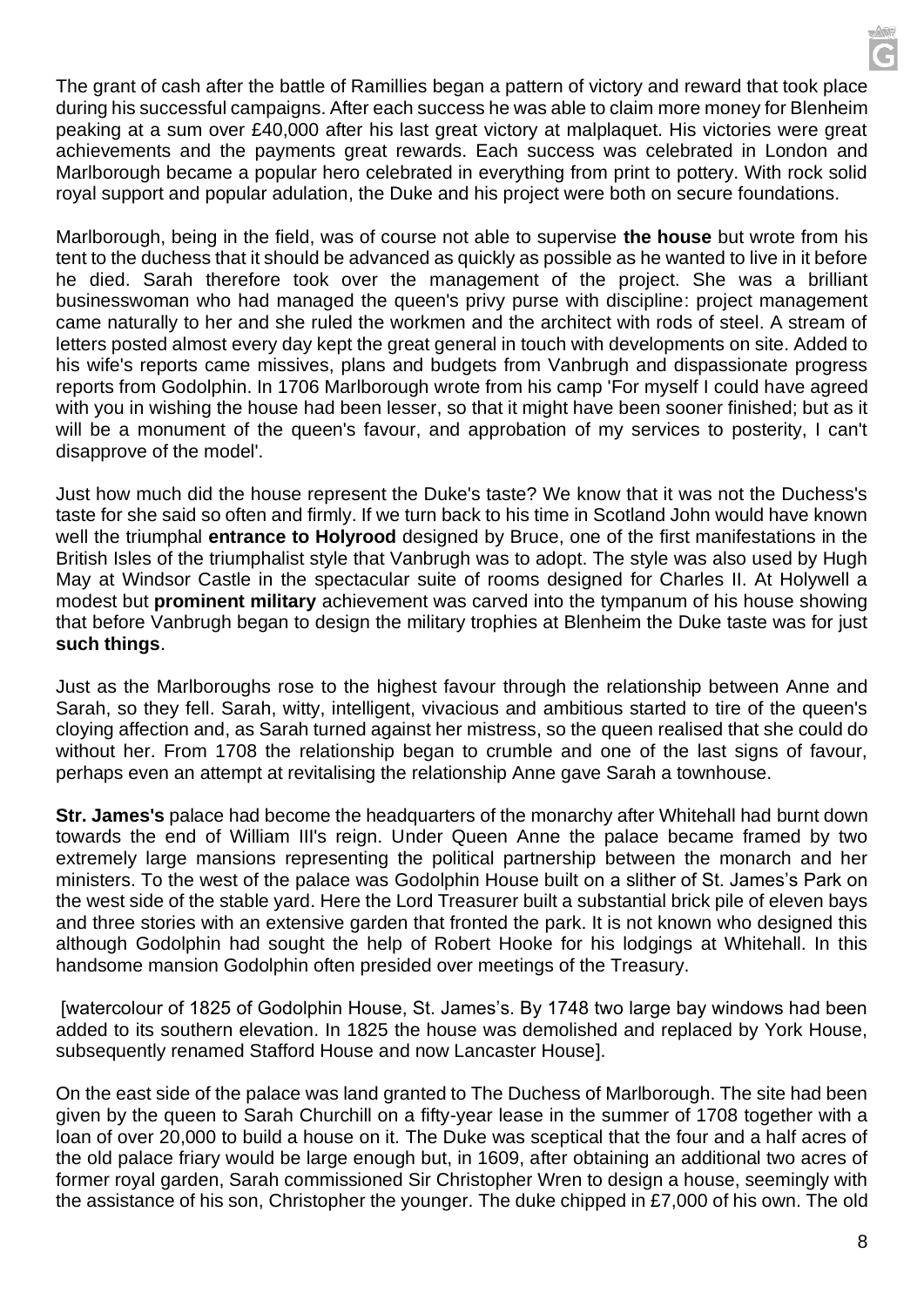friary buildings were demolished and the building that survives as **Marlborough House** was begun. Since then, it has been extensively altered, but the relatively plain, brick, two-story mansion shown on **early prints** was completed in 1711 forming a pendant to Godolphin's house on the other side.

The duchess and Wren were careful to exploit its position close to St. James's, in particular to ensure that it had views across the royal gardens. But Marlborough House was no Blenheim, it reflected the simpler tastes of the Duchess. The employment of Wren was deliberately to exclude Vanbrugh with whom she had fallen out, and perhaps reflected the new position of the Marlboroughs on the fringes of power. But nevertheless Marlborough House, like Blenheim, was a shrine to the achievements of the great general. Conceived as a venue to host the Whigs and Tories to nurture their support for **Marlborough** the great stair up which visitors ascended was decorated by Louis Laguerre with vivid depictions of the battles of Blenheim, Ramillies and Malplaquet complete with grisly scenes of death and destruction. Marlborough was not depicted as a god like hero, but as a soldier amidst the carnage of war.

In January 1711, **Sarah was** stripped of all her offices and ordered to move out of her lodgings at St. James's into her new house which she did with considerable bad grace. By the end of the year the political tables had swung against Marlborough and the whole war effort was being painted as an exercise in lining the pockets of its political champions. It was revealed that Marlborough had been taking a 2.5% rake-off from the army bread contractor yielding him some £62,000 between 1702 and 1710. In December the queen sacked him as head of the army and when the commons reassembled in the new year the Tories voted his behaviour unwarranted and illegal. Sarah and John decided to go into exile.

As relations between the queen and her favourites deteriorated Marlborough had even greater reason to develop the narrative that Blenheim was a monument to national greatness and to the queen herself rather than merely a personal gift. **A painting**, never completed, by Sir Godfrey Kneller, of about 1710, appears to show the queen presenting a plan of Blenheim to the Duke, but in fact the Duke had asked that this painting, intended for the long gallery at the palace, should be entirely allegorical and that the queen's presentation should be to figures representing war and peace.

In an immensely revealing letter in the same period Vanbrugh lobbied the Treasury for more money for the building project. He wrote:

*"How well giving Blenheim that turn of a Public Monument had worked even with those who were likely to make the greatest exception to it: I resolved to spare no pains in cultivating that notion in general, and have found so good success in it, that I do not remember to have talked to any one body about it […] that has not owned the Queen was right in what she had directed, and that her honour was at stake to see it completed."*

So cynically both the Duke and his architect continued to play the national monument card at the point when it seemed as if Marlborough's favour was fading.

In August 1719, rehabilitated by George I and once again in a position of influence, the Duke and Duchess moved into Blenheim. It was still not finished, but it was inhabitable. John only enjoyed his palace for three years, dying at Windsor in 1722. There was a vast state funeral and Sarah was left Marlborough House, Blenheim and £20,000 a year. In addition, she still had Holywell and Windsor. In 1723 she bought the old royal manor at Wimbledon and **got the** architect Roger Morris to design her a plain and restrained retirement home. Many other properties were bought as an investment and when she died she left twenty-seven landed estates in twelve counties with a capital value of £4 million, an annual rent roll of £17,000, £250,000 in capital, and £12,500 in annuities.